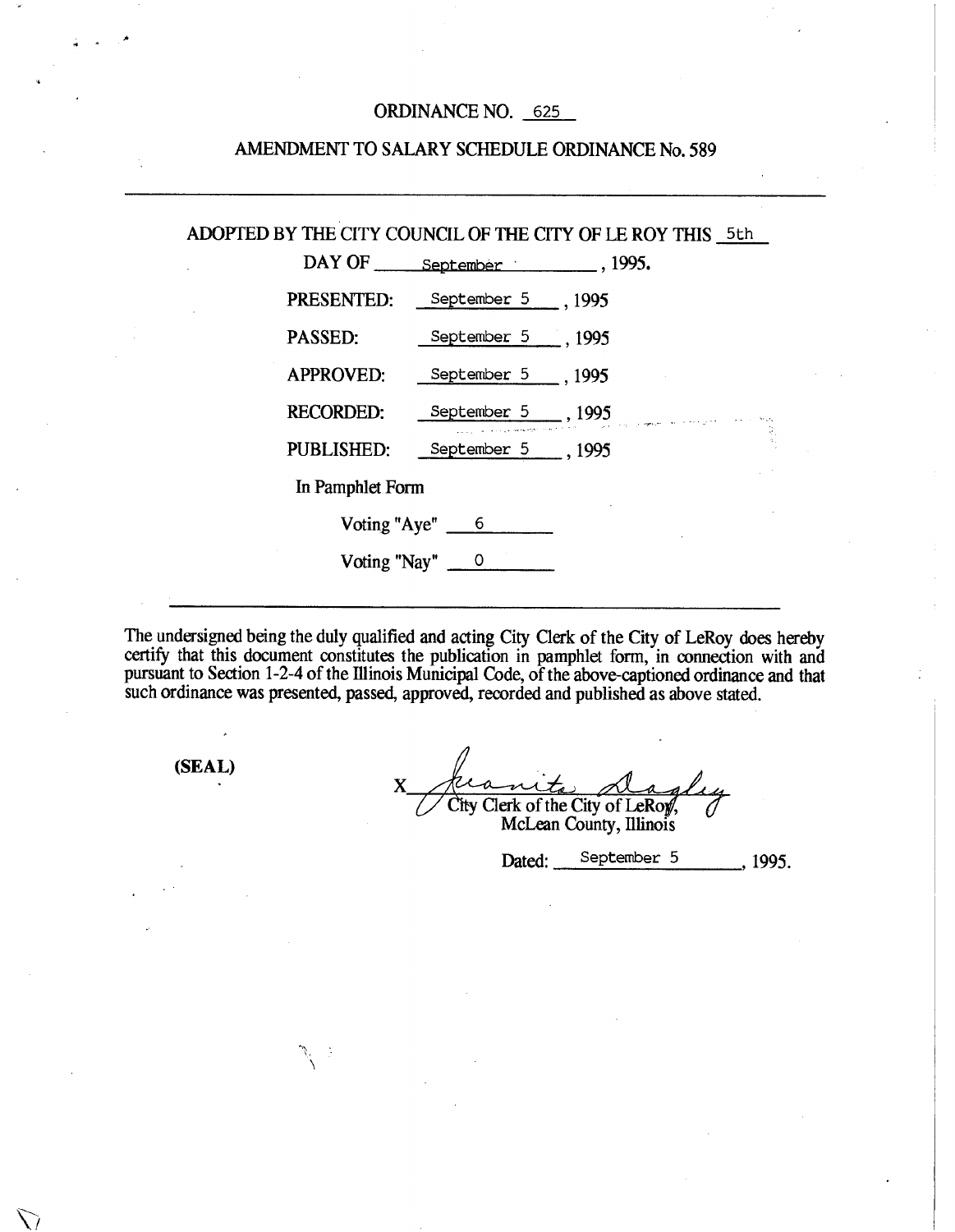#### ORDINANCE NO. 625

## AMENDMENT TO SALARY SCHEDULE ORDINANCE NO. 589

WHEREAS, the City Council of the City of LeRoy, Mclean County, Illinois, an Illinois municipal corporation, did adopt Ordinance No. 589 SALARY SCHEDULE ORDINANCE, on April 17, 1995, which is now in full force and effect, and

WHEREAS, the Mayor has appointed and the City Council of the City of LeRoy, Illinois, has approved the appointment of a Building Administrator (also known as "Building Official"), whose time of appointment is deemed to have begun August 1, 1995, and

WHEREAS, Ordinance No. 589 SALARY SCHEDULE ORDINANCE, of the City of LeRoy, Illinois, did not provide a salary or other compensation designation for the aforesaid Building Administrator,

NOW, THEREFORE, BE IT ORDAINED by the City Council of the City of LeRoy, in lawful meeting assembled, as follows:

Section 1. Section 2. of Ordinance No. 589, is hereby amended by adding at the end of the aforesaid section the following line item:

| (City Officer/Employee)                                    | (Annual Salary) |
|------------------------------------------------------------|-----------------|
| Building Administrator (also known as "Building Official") | $$5,000.00*$    |

\*(The afore-designated annual salary being intended to cover the period of August 1, 1995, through April 30, 1996)

Section 2. Section 2. of Ordinance No. 589 SALARY SCHEDULE ORDINANCE provided a salary for the "Building Inspector" of \$3,000.00 per year, and compensation to the Zoning Administrative Officer of \$10.00 per permit issued plus \$50.00 per month vehicle expense reimbursement. Until further action by the City Council to amend this ordinance, the provisions for compensation for the Zoning Administrative Officer and the Building Inspector shall no longer be paid effective at the close of business for the City of LeRoy on July 31, 1995. The individual having previously acted as Zoning Administrative Officer and Building Inspector shall continue in those capacities, but shall be compensated for work as such Zoning Administrative Officer and as such Building Inspector through the compensation being paid as the Building Administrator.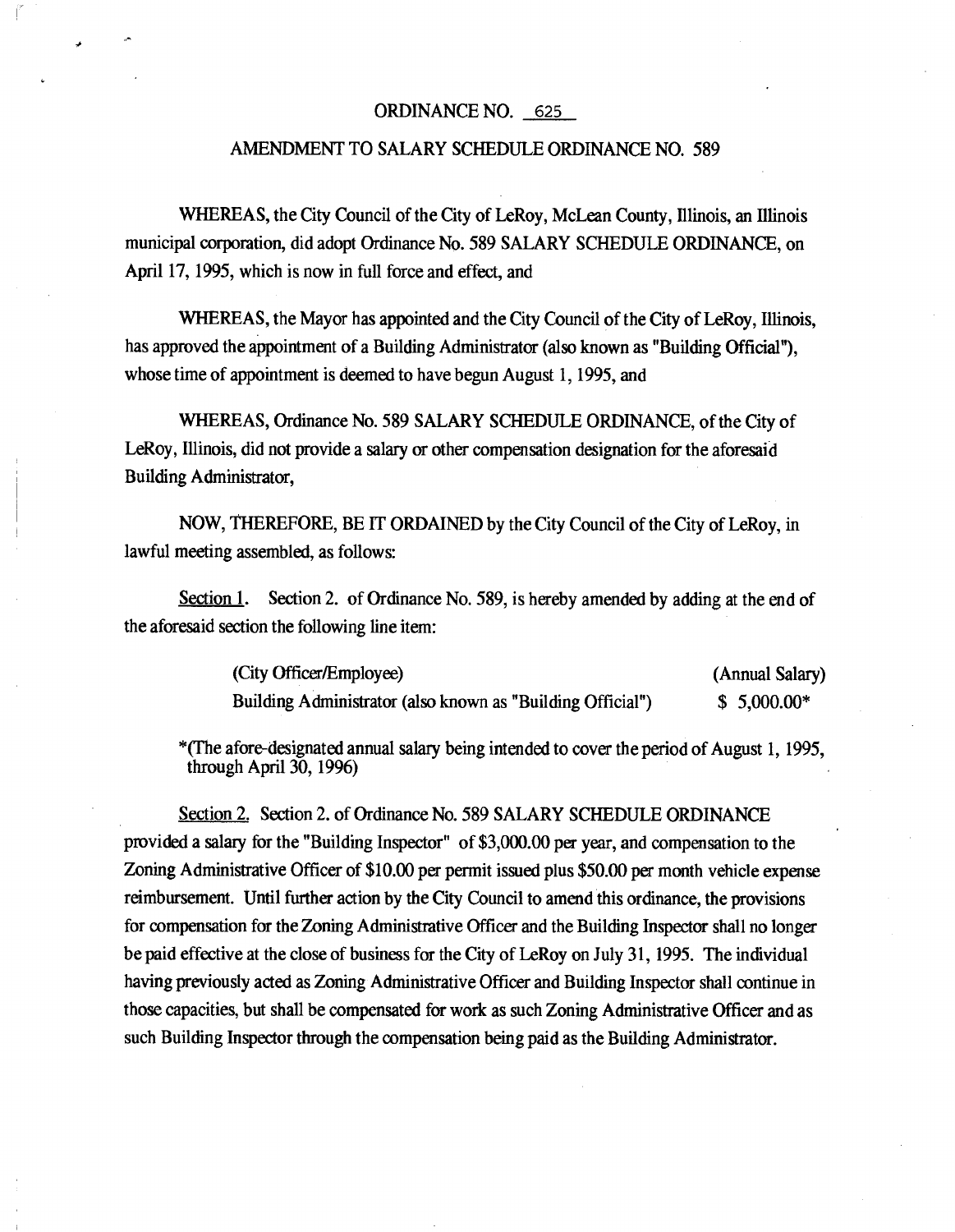Section 3. This ordinance shall be in full force and effect from and after its passage, approval and publication in pamphlet form, as required by law

|                      | ____, seconded by ___ Dawn Thompson                                                            |                                                                                                                                                                                                                                                                                                              |
|----------------------|------------------------------------------------------------------------------------------------|--------------------------------------------------------------------------------------------------------------------------------------------------------------------------------------------------------------------------------------------------------------------------------------------------------------|
|                      |                                                                                                |                                                                                                                                                                                                                                                                                                              |
|                      |                                                                                                |                                                                                                                                                                                                                                                                                                              |
|                      | Aldermen present 6                                                                             |                                                                                                                                                                                                                                                                                                              |
| (full names)         | George Cook, Fred Dodson                                                                       |                                                                                                                                                                                                                                                                                                              |
|                      |                                                                                                |                                                                                                                                                                                                                                                                                                              |
| (full names)         |                                                                                                |                                                                                                                                                                                                                                                                                                              |
| None<br>(full names) |                                                                                                |                                                                                                                                                                                                                                                                                                              |
|                      | <u>Lois Barkin</u><br>Aldermen elected 6<br>VOTING NAY: NOne<br><b>ABSENT, ABSTAIN, OTHER:</b> | <b>PASSED</b> by the City Council of the City of LeRoy, Illinois, upon the motion by<br>$\rightarrow$ , by roll call vote on the $\frac{5 \text{th}}{2 \text{th}}$ day of $\frac{2000 \text{cm}}{2000 \text{cm}}$ , 1995, as<br>VOTING AYE: David McClelland, Lois Parkin, Ronnie Litherland, Dawn Thompsonn |

and deposited and filed in the office of the City Clerk in said municipality on the 5th day of September 1995.

 $\mathbf{X}_{\! \perp}$ 

Juanita Dagley, City Clerk of the City of LeRoy, McLean County, Illinois

APPROVED BY the Mayor of the City of LeRoy, Illinois, this  $5th$  day of

September 1995.

Erry C.

Davis, Mayor of the City of LeRoy, County, Illinois

ATTEST: (SEAL)

X Kranita Aagley, City Clerk, City of LeRey,

McLean County, Illinois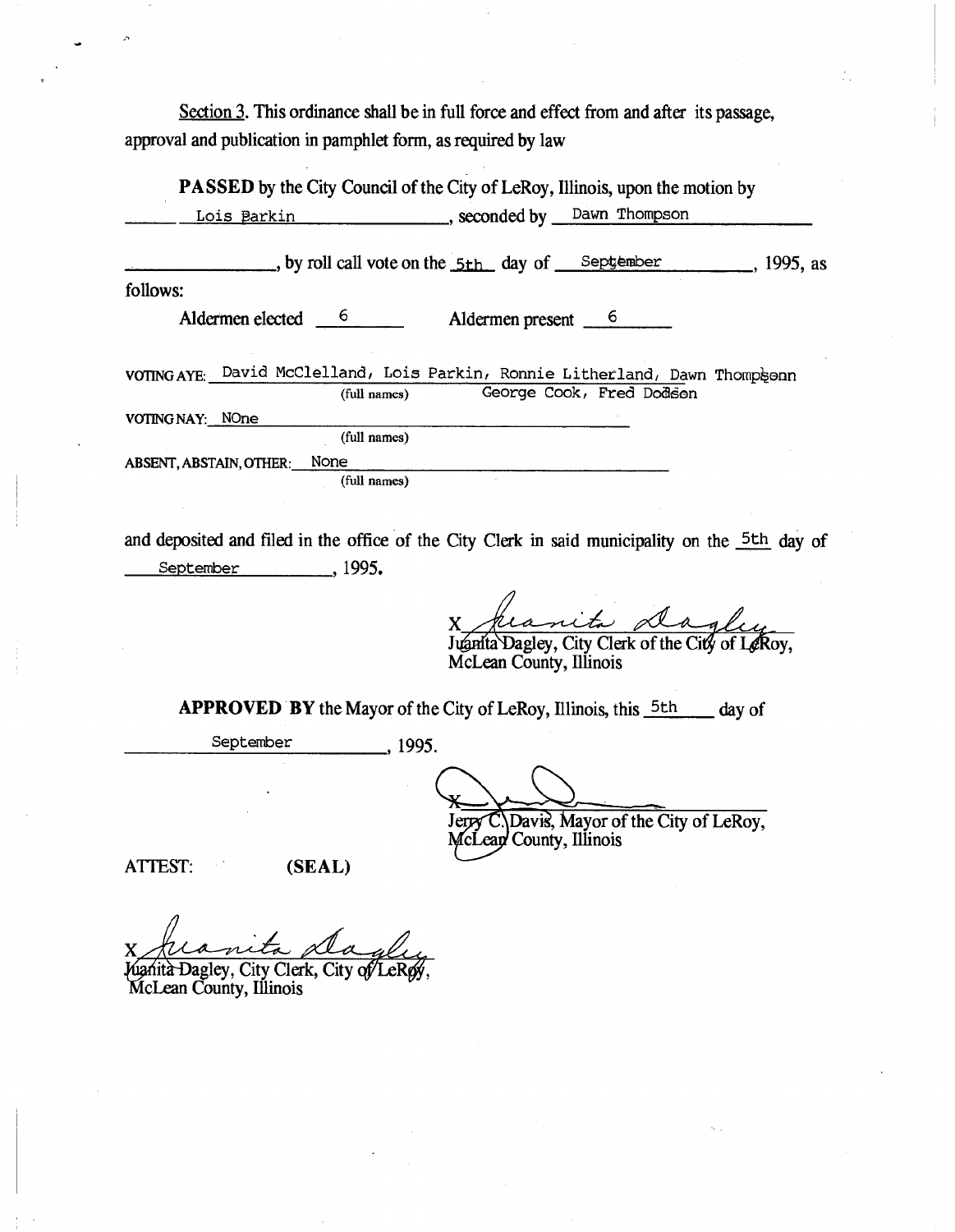#### **CERTIFICATE**

I, Juanita Dagley, certify that I am the duly elected and acting municipal clerk of the City of LeRoy, of McLean County, Illinois.

I further certify that on September 5 , 1995, the Corporate Authorities of such municipality passed and approved Ordinance No. 625 , entitled:

# AMENDMENT TO SALARY SCHEDULE ORDINANCE NO. 589,

which provided by its terms that it should be published in pamphlet form.

The pamphlet form of Ordinance No.  $625$ , including the Ordinance and a cover sheet thereof, was prepared, and a copy of such Ordinance was posted at the municipal building, commencing on September 5 , 1995, and continuing for at least ten days thereafter. Copies of such Ordinance were also available for public inspection upon request in the office of the municipal clerk.

Dated at LeRoy, Illinois, this 5th day of September , 1995

**(SEAL)** 

anite dagley